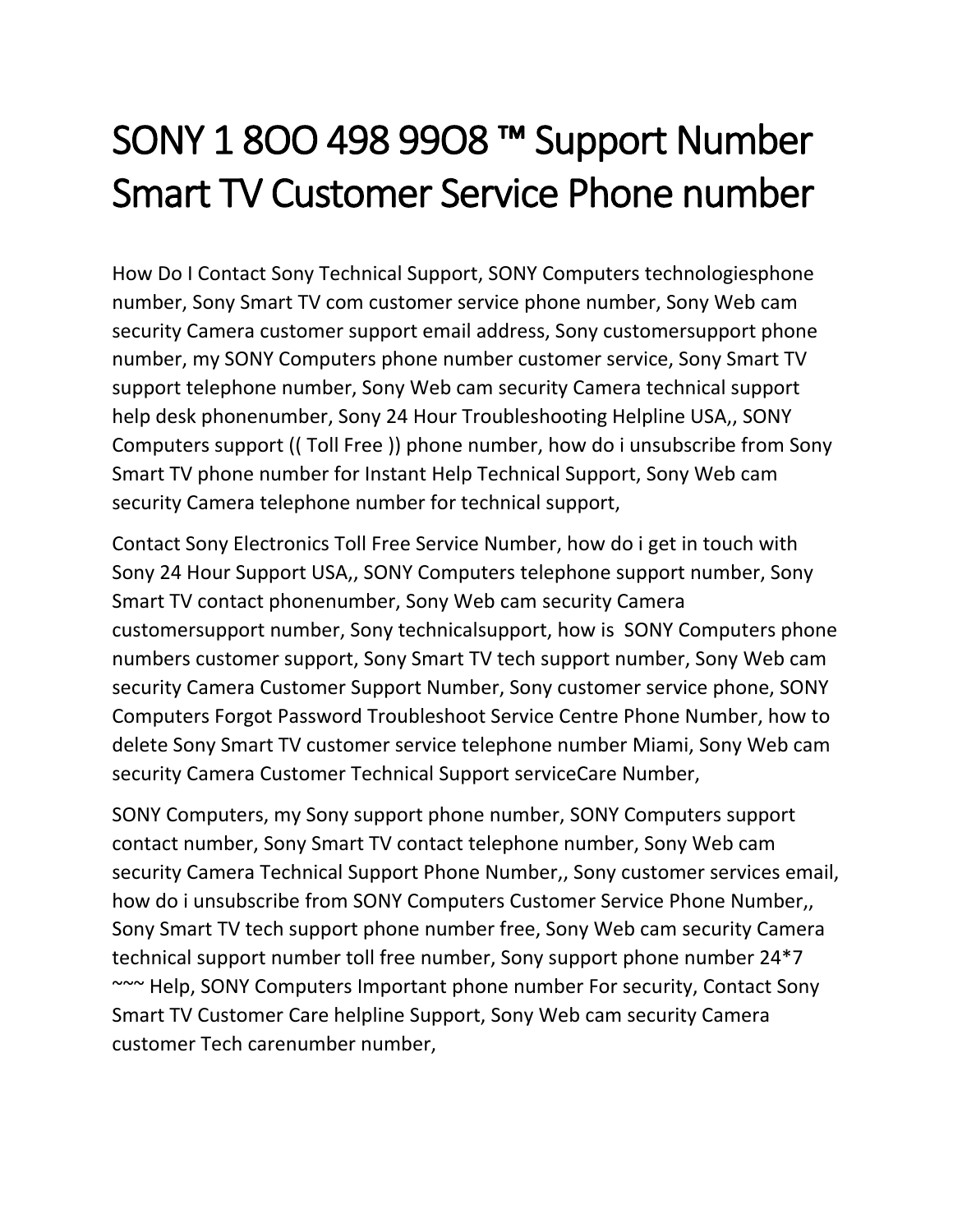DIAL 1.800.498.9908, how is Sony tech, SONY Computers Customer Service Toll-Free Number, Sony Smart TV Support Number, Sony Web cam security Camera customer support phone number, Sony Support Phone Number,, how to delete SONY Computers phonesupport number, Sony Smart TV 24x7 Customer Support USA/Canada,, Sony Web cam security Camera customer service,contact, Sony Errors customer service phone number, SONY Computers contact phone number in usa, Call Sony Smart TV toll free customer care number, Sony Web cam security Camera customer helpline number,

Sony Smart TV, how do i unsubscribe from Sony support toll free number in usa, SONY Computers problems, Sony Smart TV customer service email, Sony Web cam security Camera customer service contact number, Sony contact phonenumber, Contact SONY Computers tech support contact number, Sony Smart TV technologies phone number, Sony Web cam security Camera technical support phonenumber 24x7, Sony Phone Number, SONY Computers help desk phone number USa/CaNADA, How Do I Contact Sony Smart TV technical support toll-free number | Dallas, Sony Web cam security Camera TechnicalSupport Number Phone,

Call 1-800-498-9908, how to delete Sony Tech Support Number, SONY Computers tech support, Sony Smart TV customer service phone number, Sony Web cam security Camera tech support phonenumber, Sony security customer service phone number, Call SONY Computers tech support email address, Sony Smart TV 1800 telephone support number, Sony Web cam security Camera Login Problems Help & Support, Sony phonenumber for Account Related customer service, SONY Computers Technical Customer Service Support Telephone Number, how do i get in touch with Sony Smart TV technical support Phone Number in usa, Sony Web cam security Camera technologies customer carenumber,

Sony Web cam security Camera, Contact Sony tech support phone number free, SONY Computers Tech Support Phone Number,, Sony Smart TV customer servicetelephone number, Sony Web cam security Camera 24\*7 Tech Support USA,, Sony Technical Support Customer Care Number,, How Do I Contact SONY Computers support phone number, Sony Smart TV Customer Support Help Phone Number usa,, Sony Web cam security Camera customer support phone  $\omega$ # 1-800 number., Sony customer service phone number, SONY Computers phone